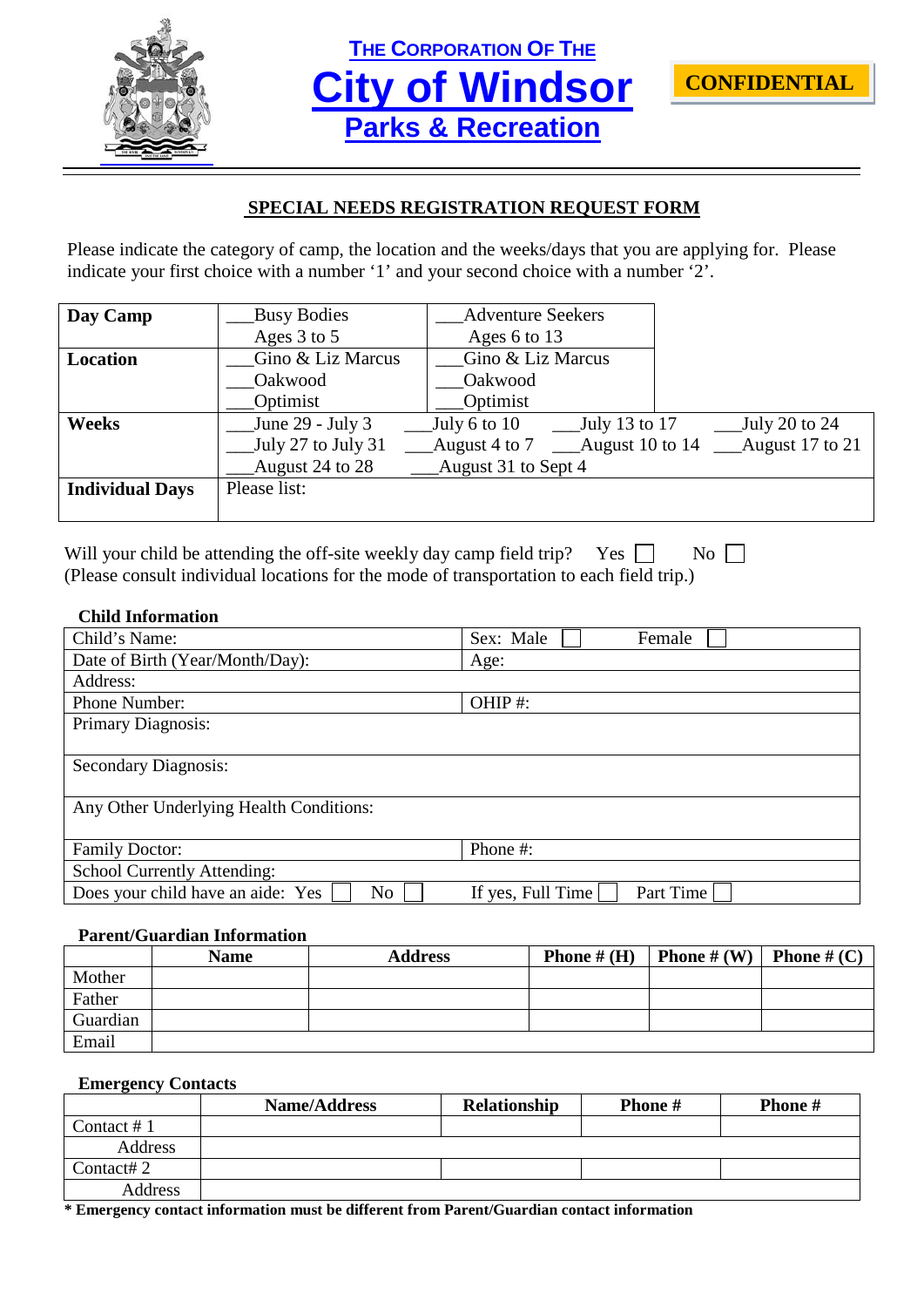# **MEDICAL INFORMATION**

| Does your child have any allergies?<br>If yes, please specify:                                         | Yes  | No.       |           |     |  |
|--------------------------------------------------------------------------------------------------------|------|-----------|-----------|-----|--|
| Does your child require an Epipen? Yes                                                                 |      | $\rm{No}$ |           |     |  |
| Does your child wear hearing aids or ear plugs for water activities?<br>Left Ear $\Box$<br>$Right Ear$ | Both |           | Yes       | No. |  |
| Does your child wear glasses on a permanent basis? Yes $\Box$                                          |      |           | $\rm{No}$ |     |  |
| Are there any medical protocols for your child's specific condition?                                   |      |           |           |     |  |
|                                                                                                        |      |           |           |     |  |

Please list any other medical information or present treatments that you feel that we should be aware of (recent operations, illnesses, skin rashes, etc.): \_\_\_\_\_\_\_\_\_\_\_\_\_\_\_\_\_\_\_\_\_\_\_\_\_\_\_\_\_\_\_\_\_\_\_\_\_\_\_\_\_\_\_\_\_\_\_\_\_\_

| Does your child require medication on a regular basis?                             | $Yes \mid \mid$ | $\overline{N_0}$ |
|------------------------------------------------------------------------------------|-----------------|------------------|
| Will your child require medication during the camp sessions?                       | $Yes \mid \mid$ | $\overline{N_0}$ |
| If yes, will your child be able to take the medication at camp without assistance? | $Yes \t No \t$  |                  |

\_\_\_\_\_\_\_\_\_\_\_\_\_\_\_\_\_\_\_\_\_\_\_\_\_\_\_\_\_\_\_\_\_\_\_\_\_\_\_\_\_\_\_\_\_\_\_\_\_\_\_\_\_\_\_\_\_\_\_\_\_\_\_\_\_\_\_\_\_\_\_\_\_\_\_\_\_\_\_\_\_\_\_\_\_\_\_\_\_

| Name of Medication(s)* | Dose | <b>Time Taken</b> | <b>Reason</b> |
|------------------------|------|-------------------|---------------|
|                        |      |                   |               |
|                        |      |                   |               |
|                        |      |                   |               |
|                        |      |                   |               |
|                        |      |                   |               |

**\* Please note that recreation staff do NOT administer medications.**

#### **SENSORY ISSUES**

Please list any sound, smell, taste, touch and/or visual sensitivity, which your son/daughter may exhibit. What should staff avoid or do differently for him/her concerning the sensory issue?

#### **FEARS / PHOBIAS / ANXIETIES**

Please list any fear (s) your son/daughter may suffer from. What should staff avoid or what are your recommendations concerning this particular issue, should it ever occur?

#### **OBSESSIONS:**

Please list any "obsessions" that your daughter/son may have. What are your recommendations to staff concerning the latter?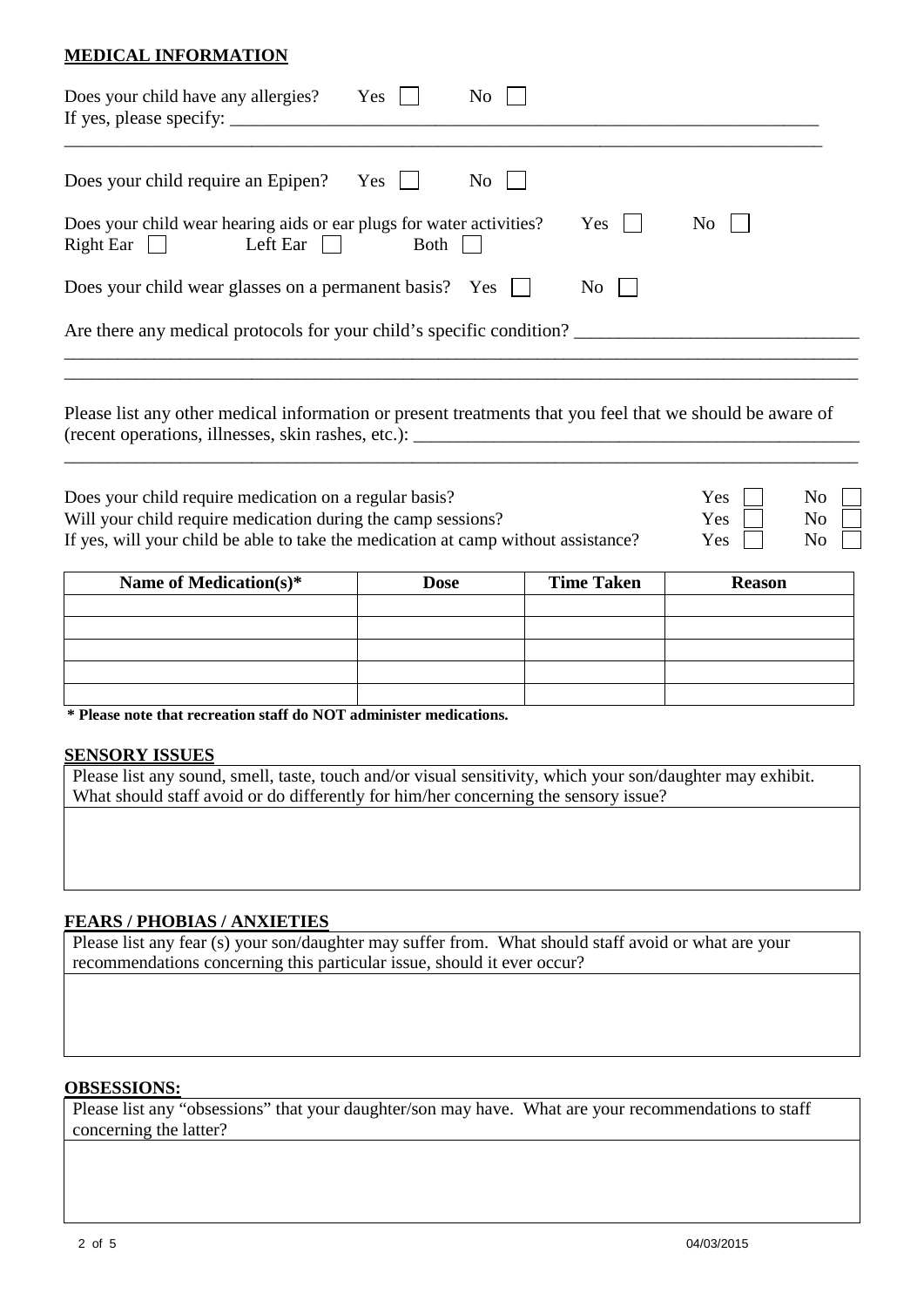## **COMMUNICATION**

| My child communicates with others using primarily (please check all that apply):  |                                    |
|-----------------------------------------------------------------------------------|------------------------------------|
| Complete Sentences<br>2-3 Word Phrases                                            | <b>One-Word Phrases</b>            |
| Sign Language<br>Gestures                                                         | Picture/Symbols                    |
| I communicate with my child using primarily (please check all that apply):        |                                    |
| Complete Sentences<br>2-3 Word Phrases                                            | <b>One-Word Phrases</b>            |
| Gestures<br>Sign Language                                                         | Picture/Symbols                    |
| Is your child capable of forming sentences using pictures/symbols? Yes $\Box$     | $\rm{No}$                          |
| What specific pictures/symbols do they use?                                       |                                    |
| If your child uses PECS what level do they use? _________________________________ |                                    |
| Is your child capable of:                                                         | Please explain:                    |
| Responding appropriately to supervision                                           | No<br>Yes                          |
| Being responsible for belongings                                                  | No<br>Yes                          |
| Working with a group of peers                                                     | No<br>Yes                          |
| Carrying out tasks when shown how                                                 | Yes<br>N <sub>o</sub>              |
| Eating socially without help in a group setting                                   | No<br>Yes                          |
| Following simple instructions                                                     | Yes<br>N <sub>o</sub>              |
| Signaling when they need to use the washroom                                      | $\overline{\phantom{1}}$ No<br>Yes |
| <b>Activity/Attention Level (Check all that apply):</b>                           |                                    |
| Has typical attention span for age $\Box$                                         | Very short attention span          |
| Less active, needs motivation                                                     | Overactive                         |
| Requires constant one-to-one supervision at all times                             |                                    |
| <b>Interacts better with:</b><br>Male Staff                                       | Female Staff<br>No Preference      |
|                                                                                   |                                    |

# **BEHAVIOUR**

Please describe all of your child's behaviour management problems and how you deal with these at home. (i.e. self-abuse, aggression, screaming, excessive crying etc.)

| Behaviour                       | Usually Caused By (Triggers)                                                                                                                                                                | Strategies or Approaches Used At Home |
|---------------------------------|---------------------------------------------------------------------------------------------------------------------------------------------------------------------------------------------|---------------------------------------|
|                                 |                                                                                                                                                                                             |                                       |
|                                 |                                                                                                                                                                                             |                                       |
|                                 |                                                                                                                                                                                             |                                       |
|                                 |                                                                                                                                                                                             |                                       |
|                                 |                                                                                                                                                                                             |                                       |
|                                 |                                                                                                                                                                                             |                                       |
|                                 |                                                                                                                                                                                             |                                       |
|                                 |                                                                                                                                                                                             |                                       |
|                                 | Does your child wander or run away when not closely supervised? Yes $\Box$ No $\Box$                                                                                                        |                                       |
|                                 | Is your child aware of the dangers of traffic, fire, or water? $Yes \cup No \cup \dots$                                                                                                     |                                       |
| Can your child swim? $Yes \tNo$ | Does your child require a floatation device (water wings or life jacket): Yes $\Box$ No $\Box$<br>Please describe abilities, i.e. floats, dog paddle, basic crawl, swims under water, etc.: |                                       |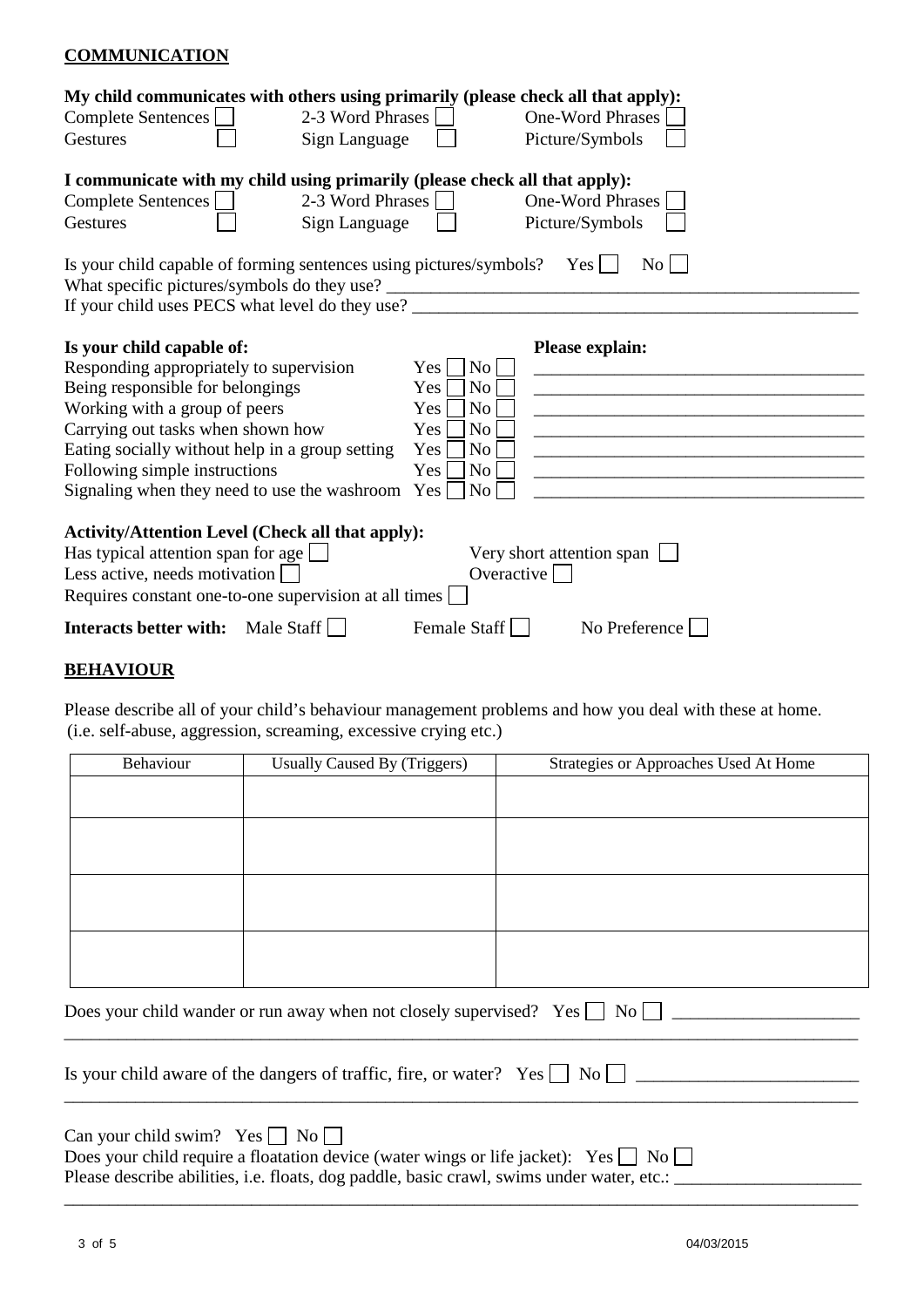Favourite activities:<br>
Least favourite activities:

Please highlight your child's strengths and abilities:

# **CAMP ACTIVITIES**

The information below will assist staff in developing the best possible camp activities for your child to enjoy.

\_\_\_\_\_\_\_\_\_\_\_\_\_\_\_\_\_\_\_\_\_\_\_\_\_\_\_\_\_\_\_\_\_\_\_\_\_\_\_\_\_\_\_\_\_\_\_\_\_\_\_\_\_\_\_\_\_\_\_\_\_\_\_\_\_\_\_\_\_\_\_\_\_\_\_\_\_\_\_\_\_\_\_\_\_\_\_\_\_

\_\_\_\_\_\_\_\_\_\_\_\_\_\_\_\_\_\_\_\_\_\_\_\_\_\_\_\_\_\_\_\_\_\_\_\_\_\_\_\_\_\_\_\_\_\_\_\_\_\_\_\_\_\_\_\_\_\_\_\_\_\_\_\_\_\_\_\_\_\_\_\_\_\_\_\_\_\_\_\_\_\_\_\_\_\_\_\_\_

\_\_\_\_\_\_\_\_\_\_\_\_\_\_\_\_\_\_\_\_\_\_\_\_\_\_\_\_\_\_\_\_\_\_\_\_\_\_ \_\_\_\_\_\_\_\_\_\_\_\_\_\_\_\_\_\_\_\_\_\_\_\_\_\_\_\_\_\_\_\_\_\_\_\_\_\_  $\mathcal{L}_\text{max}$ \_\_\_\_\_\_\_\_\_\_\_\_\_\_\_\_\_\_\_\_\_\_\_\_\_\_\_\_\_\_\_\_\_\_\_\_\_\_ \_\_\_\_\_\_\_\_\_\_\_\_\_\_\_\_\_\_\_\_\_\_\_\_\_\_\_\_\_\_\_\_\_\_\_\_\_\_ \_\_\_\_\_\_\_\_\_\_\_\_\_\_\_\_\_\_\_\_\_\_\_\_\_\_\_\_\_\_\_\_\_\_\_\_\_\_ \_\_\_\_\_\_\_\_\_\_\_\_\_\_\_\_\_\_\_\_\_\_\_\_\_\_\_\_\_\_\_\_\_\_\_\_\_\_ \_\_\_\_\_\_\_\_\_\_\_\_\_\_\_\_\_\_\_\_\_\_\_\_\_\_\_\_\_\_\_\_\_\_\_\_\_\_ \_\_\_\_\_\_\_\_\_\_\_\_\_\_\_\_\_\_\_\_\_\_\_\_\_\_\_\_\_\_\_\_\_\_\_\_\_\_

|                                | Independently | Needs assistance | Comments |
|--------------------------------|---------------|------------------|----------|
|                                |               | or prompts       |          |
| Kicks ball                     |               |                  |          |
| Catches / throws ball          |               |                  |          |
| <b>Catches /throws Frisbee</b> |               |                  |          |
| Parachute games                |               |                  |          |
| Bean bag toss                  |               |                  |          |
| Simple Obstacle course         |               |                  |          |
| Jumps                          |               |                  |          |
| Skips rope                     |               |                  |          |
| Runs                           |               |                  |          |
| Climbs stairs                  |               |                  |          |
| Swims                          |               |                  |          |
| Plays hide/seek                |               |                  |          |
| Plays catch                    |               |                  |          |
| Plays treasure hunt            |               |                  |          |
| Cuts shapes                    |               |                  |          |
| Draws                          |               |                  |          |
| Traces stencils                |               |                  |          |
| Glues                          |               |                  |          |
| Paints                         |               |                  |          |

What are your goals for your child's camp experience?

# **Additional Comments:**

Please note anything else that would be helpful for us to know about your child, and/or additional tips for your child's success at camp:

\_\_\_\_\_\_\_\_\_\_\_\_\_\_\_\_\_\_\_\_\_\_\_\_\_\_\_\_\_\_\_\_\_\_\_\_\_\_\_\_\_\_\_\_\_\_\_\_\_\_\_\_\_\_\_\_\_\_\_\_\_\_\_\_\_\_\_\_\_\_\_\_\_\_\_\_\_\_\_\_\_\_\_\_\_\_\_\_\_ \_\_\_\_\_\_\_\_\_\_\_\_\_\_\_\_\_\_\_\_\_\_\_\_\_\_\_\_\_\_\_\_\_\_\_\_\_\_\_\_\_\_\_\_\_\_\_\_\_\_\_\_\_\_\_\_\_\_\_\_\_\_\_\_\_\_\_\_\_\_\_\_\_\_\_\_\_\_\_\_\_\_\_\_\_\_\_\_\_ \_\_\_\_\_\_\_\_\_\_\_\_\_\_\_\_\_\_\_\_\_\_\_\_\_\_\_\_\_\_\_\_\_\_\_\_\_\_\_\_\_\_\_\_\_\_\_\_\_\_\_\_\_\_\_\_\_\_\_\_\_\_\_\_\_\_\_\_\_\_\_\_\_\_\_\_\_\_\_\_\_\_\_\_\_\_\_\_\_ \_\_\_\_\_\_\_\_\_\_\_\_\_\_\_\_\_\_\_\_\_\_\_\_\_\_\_\_\_\_\_\_\_\_\_\_\_\_\_\_\_\_\_\_\_\_\_\_\_\_\_\_\_\_\_\_\_\_\_\_\_\_\_\_\_\_\_\_\_\_\_\_\_\_\_\_\_\_\_\_\_\_\_\_\_\_\_\_\_

\_\_\_\_\_\_\_\_\_\_\_\_\_\_\_\_\_\_\_\_\_\_\_\_\_\_\_\_\_\_\_\_\_\_\_\_\_\_\_\_\_\_\_\_\_\_\_\_\_\_\_\_\_\_\_\_\_\_\_\_\_\_\_\_\_\_\_\_\_\_\_\_\_\_\_\_\_\_\_\_\_\_\_\_\_\_\_\_\_ \_\_\_\_\_\_\_\_\_\_\_\_\_\_\_\_\_\_\_\_\_\_\_\_\_\_\_\_\_\_\_\_\_\_\_\_\_\_\_\_\_\_\_\_\_\_\_\_\_\_\_\_\_\_\_\_\_\_\_\_\_\_\_\_\_\_\_\_\_\_\_\_\_\_\_\_\_\_\_\_\_\_\_\_\_\_\_\_\_ \_\_\_\_\_\_\_\_\_\_\_\_\_\_\_\_\_\_\_\_\_\_\_\_\_\_\_\_\_\_\_\_\_\_\_\_\_\_\_\_\_\_\_\_\_\_\_\_\_\_\_\_\_\_\_\_\_\_\_\_\_\_\_\_\_\_\_\_\_\_\_\_\_\_\_\_\_\_\_\_\_\_\_\_\_\_\_\_\_